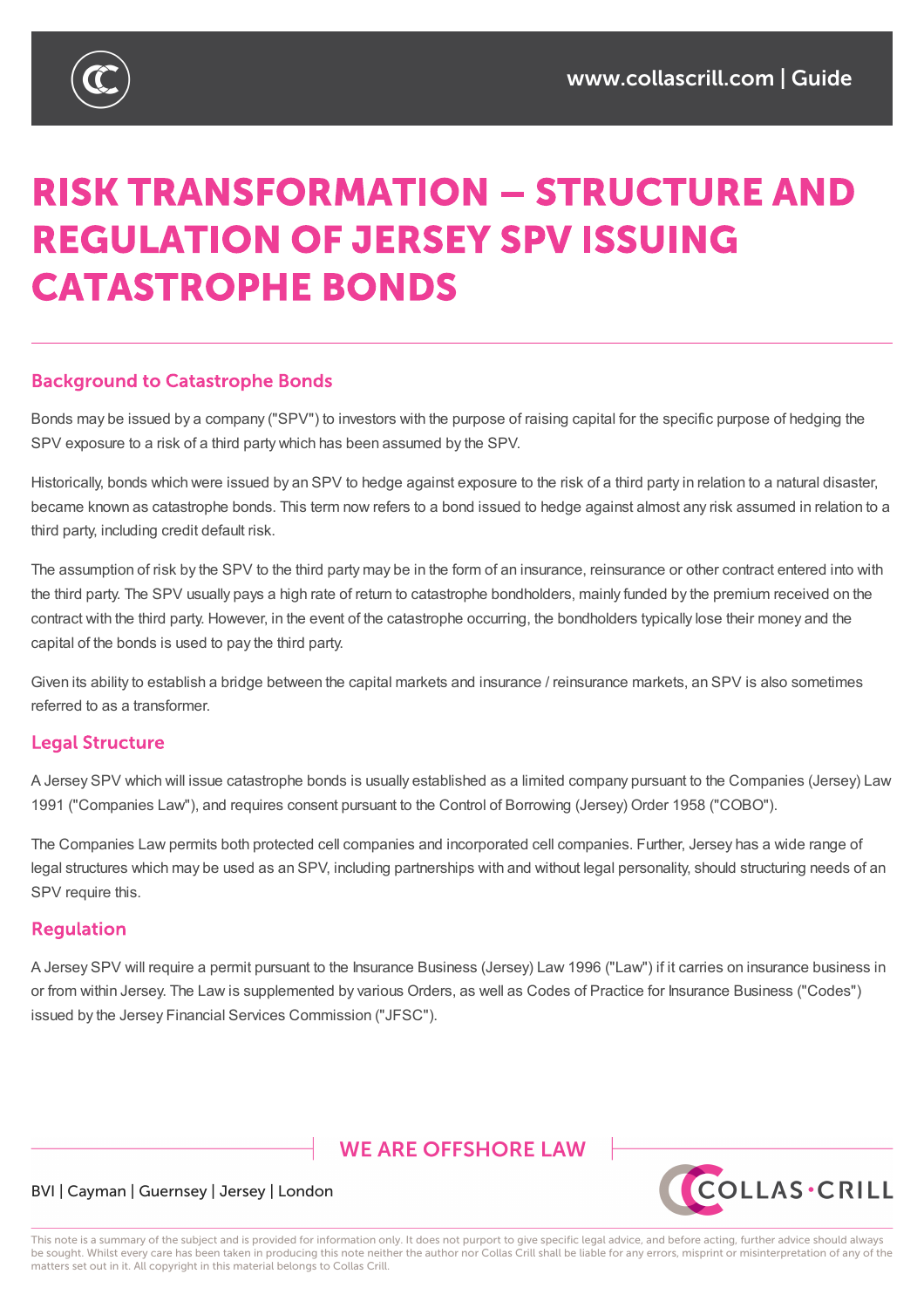

Article 5(2) of the Law provides that "subject to the provisions of this Law, no person shall carry on in or from within Jersey insurance business to which this Article applies unless that person is authorized by a permit granted under Article 7 (to be known as a "Category A permit" in the case of a permit holder which is granted a permit by virtue of its authorization by or under the law of a jurisdiction outside Jersey and a "Category B permit" in the case of any other permit holder) to carry on business of the description in question."

The consequences of regulation under the Law has a substantial impact on the manner in which the SPV operates, in particular given that a permit-holder will be subject to the Law and Codes. Further, the insurance contracts which it issues will be subject to the principles of insurance, including the requirement of utmost good faith.

The Guidance Note for Applications Under the Insurance Business (Jersey) Law 1996 ("Guide"), states that "Category A permits will be granted to persons that are already authorised to carry on insurance business by a jurisdiction outside of Jersey; (and) all other persons intending to carry on insurance business will be granted a Category B permit".

The Guide states in paragraph 1.2 that: "In addition to the incorporation of traditional forms of insurance company, the Category B permit facility also allows for the formation of captives, and caters for the establishment of Special Purpose Vehicles such as transformer vehicles and companies for the securitisation of insurance risk. A captive insurance company incorporated under the Companies (Jersey) Law 1991, needs to hold a Category B permit even if it does not undertake its insurance business in or from within the Island."

The Law does not define "insurance" and instead only states in Article 1 that "insurance includes reinsurance". Article 5(1) of the Law further provides that Article 5 applies to long-term business and general business. The writing of insurance contracts against risks related to credit, suretyship and miscellaneous financial loss are included in Classes 14 to 16 of the list of "general business" in the First Schedule to the Law. Notably, these are the sort of risks typically associated an SPV.

The absence of a definition of insurance in the Law and Orders, and further absence of any policy guidance from the JFSC, means that the concept of "insurance" remains a matter of common law in Jersey. In this regard, the Royal Court of Jersey apply a mix of the principles of Jersey (in particular in determining the underlying requirements of a contract) and English common law (in particular in relation to insurance as a specific contract) in determining this issue.

The requirements of an insurance contract are detailed, however, one of the most important principles of insurance which is of relevance in the context of an SPV is the concept of an "insurable interest". An "insurable interest" refers to the requirement for an assured to have a pecuniary interest in the subject matter of the insurance arising from a relationship with it recognised in law.

In the case of an SPV which does not issue a contract to a person with an insurable interest in relation to the risk being insured, it will not be carrying on insurance business. There may be other factors which are relevant too, for instance the nature of the return which the contract provides, indemnification for actual loss as opposed to a fixed or formulaic return usually encountered in the case of noninsurance contracts.

## **Licencing Requirements for Category B**

All Category B applications, which would ordinarily be made by an SPV carrying on insurance business, must be made using the

## **WE ARE OFFSHORE I AW**



#### BVI | Cayman | Guernsey | Jersey | London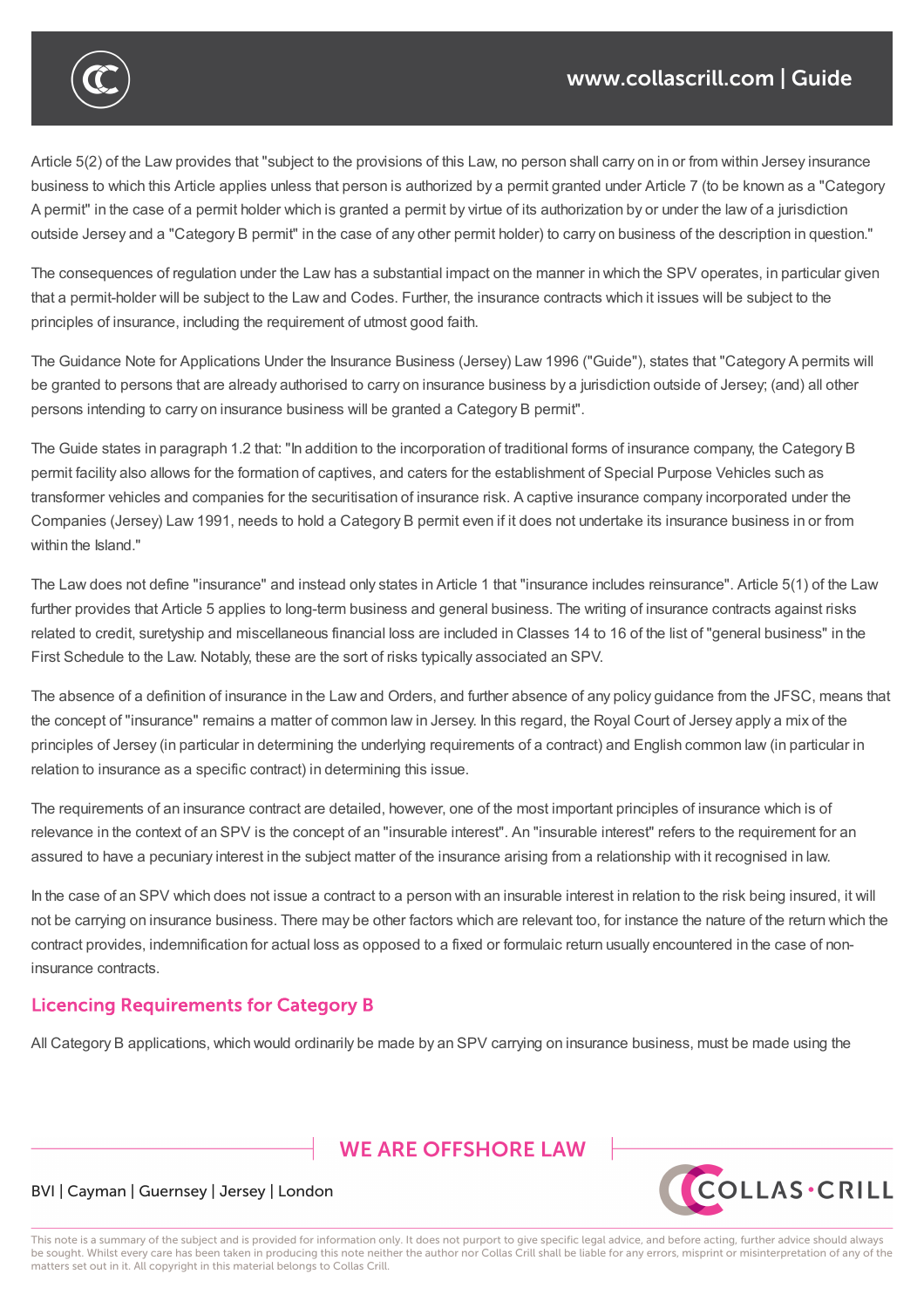required Application Form, and supported by (1) a five year business plan; (2) projected solvency calculations; (3) details of any reinsurance arrangements; (4) completed personal questionnaire or additional appointments form for all directors, shareholders and key persons. An annual fee is also payable to the JFSC on application as further detailed below.

 $A$ l Category B applications, which would ordinarily be made by an  $S$ PV carrying on insurance business, must be made using the made using the made using the must be made using the must be made using the must be made usin

contract provides, indemnification for actual loss as opposed to a fixed or formulaic return usually encountered in the case of non-

#### **Government and Licensing Fees**

insurance contracts.

Apart from standard Registry fees payable by an SPV (£200 for a limited company or cell of a cell company), licensing fees will be payable if the SPV requires a permit under the Law. In the case of a Category B permit, where the permit holder will carry on general business and is not a cell company or a cell, the annual fee will be £4,725; and in the case of a category B permit where the applicant is a cell company, the annual fee will be £4,725, or £1,350 if the permit applied for or to be renewed is to be granted to a cell of a cell company.

#### **Requirements under the Codes**

The Codes issued by the JFSC are arranged under seven fundamental principles. Among other things, these require an insurer to (1) conduct its business with integrity; (2) have due regard for the interests of its policyholders; (3) organise and control its affairs effectively for the proper performance of its business and be able to demonstrate the existence of adequate risk management systems; (4) be transparent in its business arrangements; (5) maintain and be able to demonstrate the existence of adequate capital resources; (6) deal with the JFSC in an open and co-operative manner; and (7) not make statements which are misleading, false or deceptive.

Among other things, key structural requirements of an insurer are that it must be under the control of at least three appropriately qualified and experienced people, have at least two Jersey directors, have a Compliance Officer, Money Laundering Officer and Money Laundering Compliance Officer, provide an annual declaration by the Directors to the JFSC, provide CPD of not less than 35 hours per annum to all employees engaged in insurance-related activity, maintain its records in Jersey for at least ten years, maintain capital (minimum £100k) sufficient to meet its insurance liabilities and further meet solvency requirements prescribed by the Law and Orders, appoint and maintain auditors and prepare annual audited accounts.

An SPV may enter into a contract for the services of a management company pursuant to an outsourcing contract. Although the SPV would remain ultimately responsible under the Law, Orders and Codes for its obligations, an existing licensed insurer in Jersey may be used to assist in meeting certain of its obligations on a day to day basis, including the appointment of relevant personnel and officers. This is expressly recognised by the JFSC, and would usually be the case with an SPV which does not have substance in Jersey.

#### **Catastrophe Bonds as Insurance Business**

A catastrophe bond would not be regarded as insurance as it is not issued to person in respect of an insurable interest in a risk, but instead in respect of a capital investment which provides a return to investors irrespective of whether or not they have an insurable interest in the subject matter of the risk to which the bond relates. Further, a catastrophe bond does not pay out to the bondholder, but instead hedges the SPV for its exposure to a third party, in the event that the risk to which the bond relates matures. In other words, the catastrophe bond is intended to raise finance to cover a risk that the SPV has covered for a third party.

Other Contracts and Instruments as Insurance Business

## **WE ARE OFFSHORE I AW**



#### BVI | Cayman | Guernsey | Jersey | London